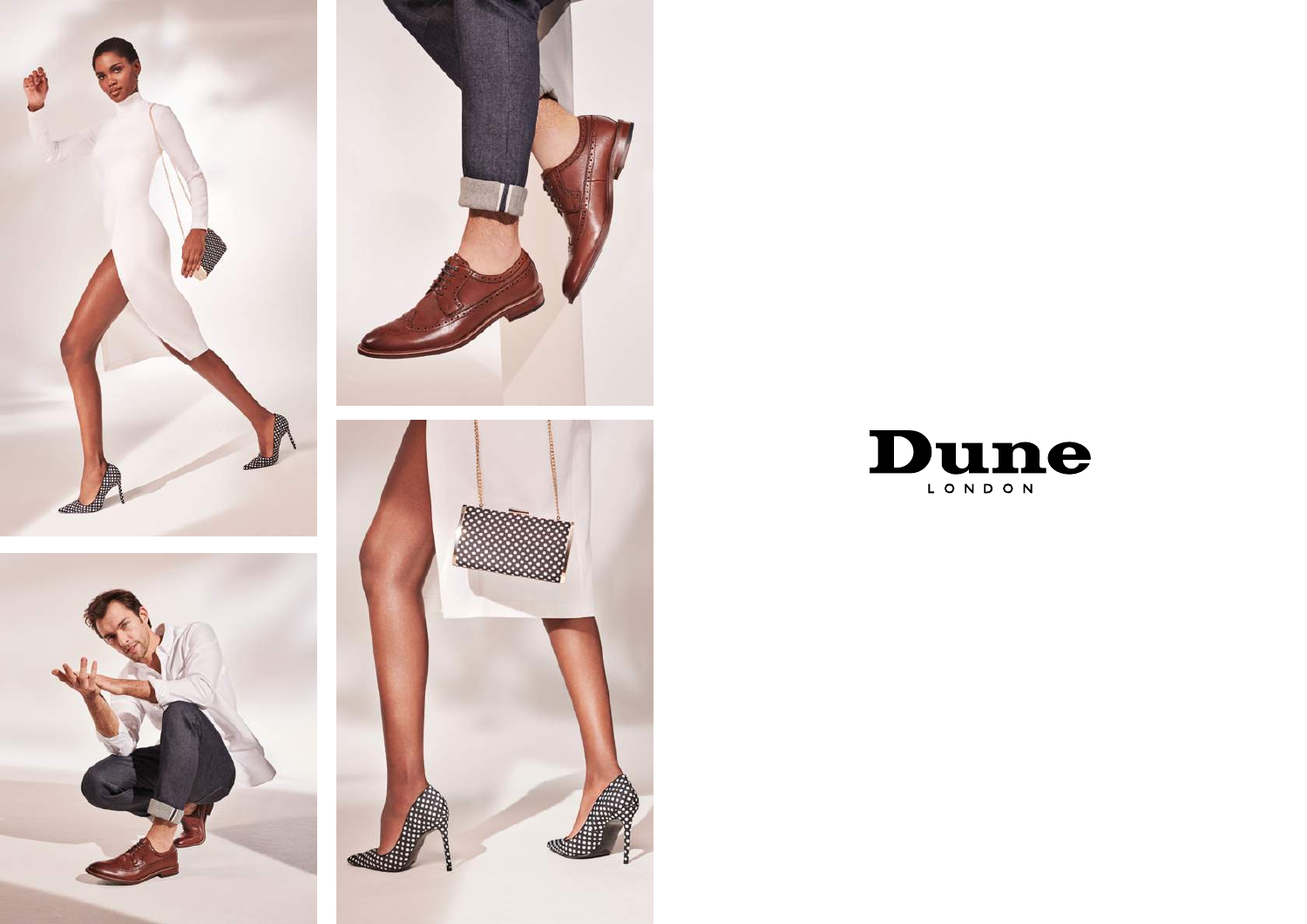

## DUNE LONDON

## Our latest launches and SS22 collection, one click away



**Step 1** Browse the catalogue to discover what's new at Dune London



**Step 2** Get in touch via email and place your order directly with our sales team



**Step 3** Or message us on whatsapp and one of our sales team will assist you



**Step 4** Receive your order!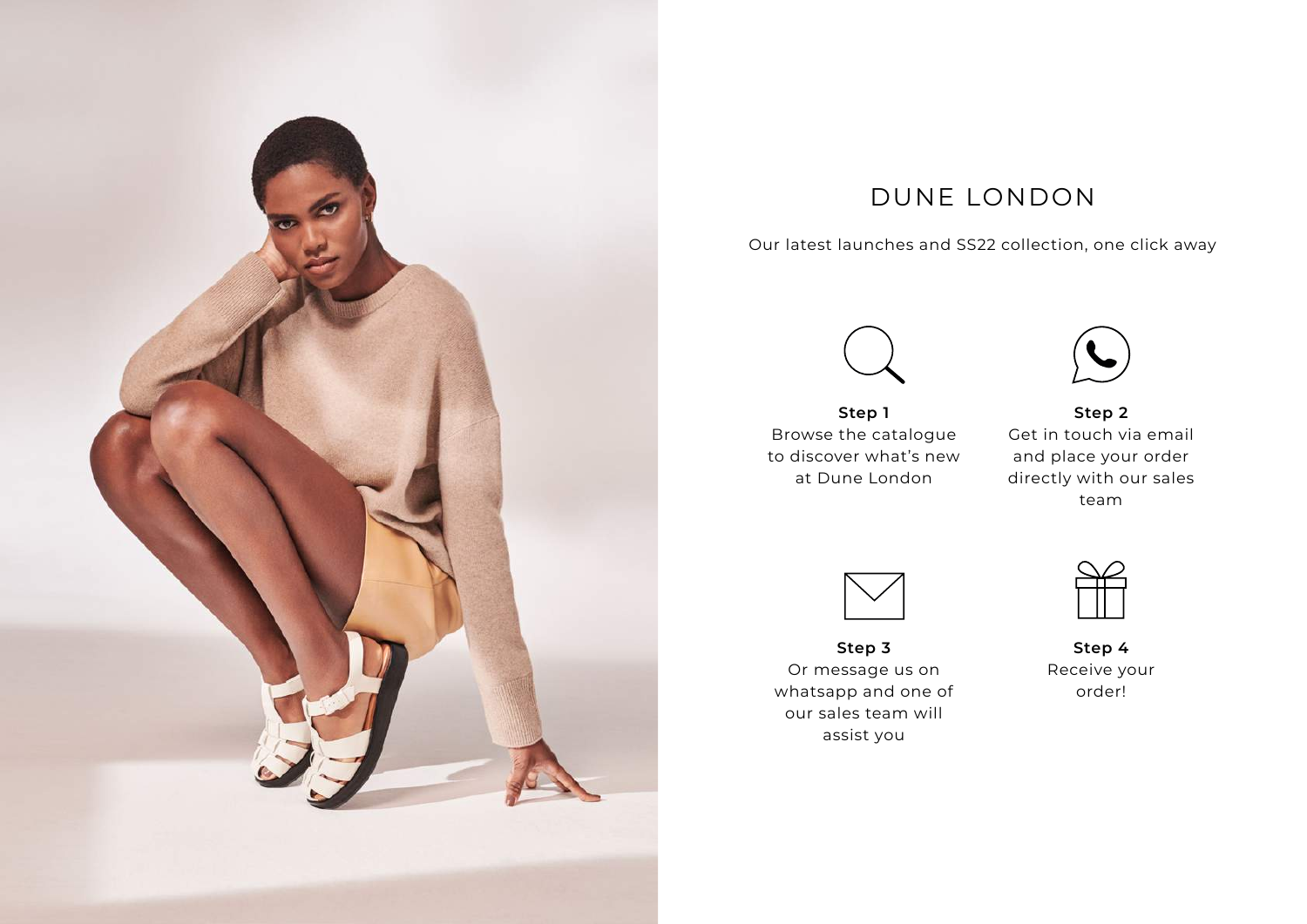<span id="page-2-0"></span>

## WOMENSWEAR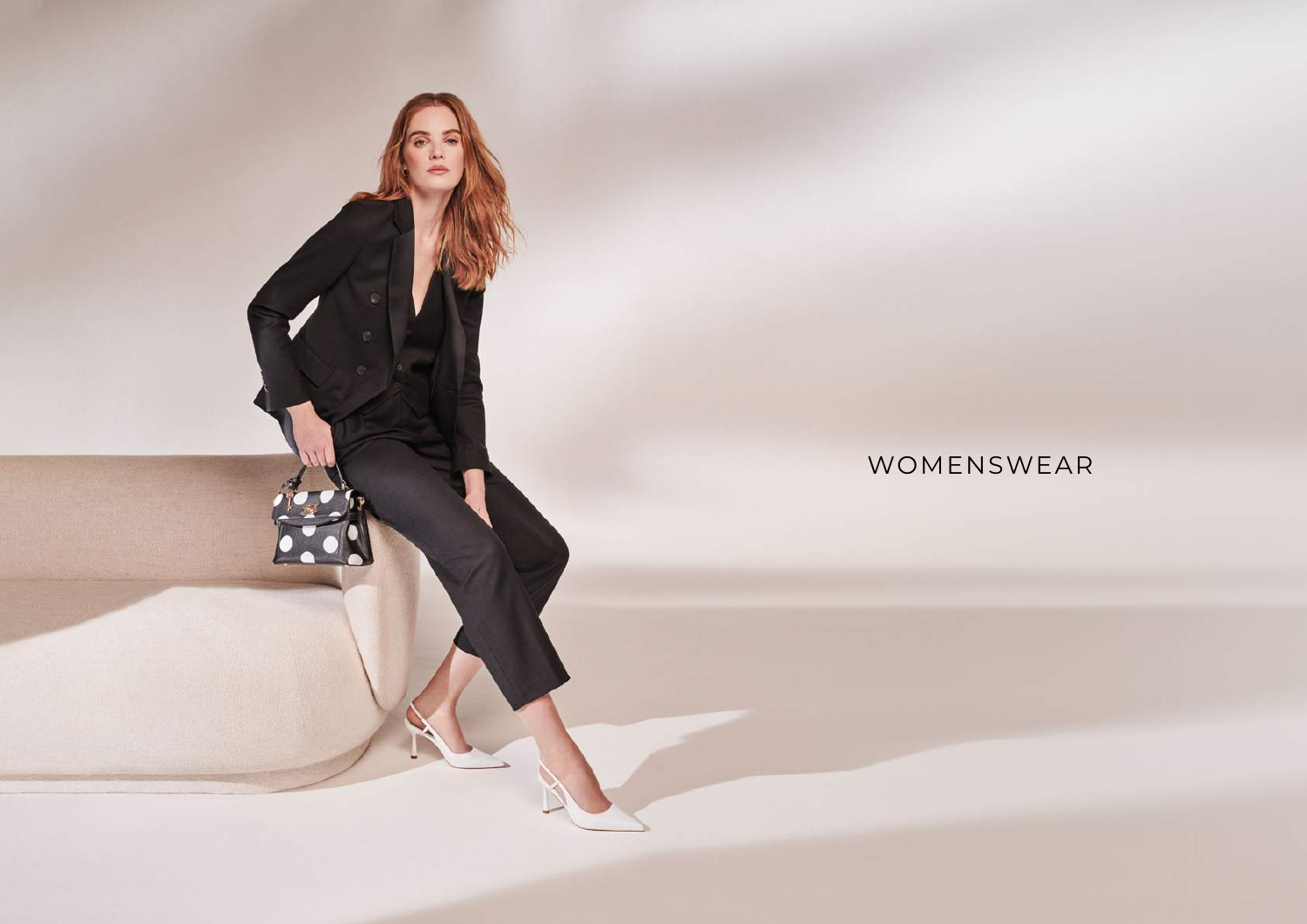<span id="page-3-0"></span>







CAYLEE Pink RRP:€80 **Outlet: €59**

CAYLEE Ecru RRP:€80 **Outlet: €59**



DAVINI Navy RRP:€65 **Outlet: €49**



DAVINI Rose Gold RRP:€65 **Outlet: €49**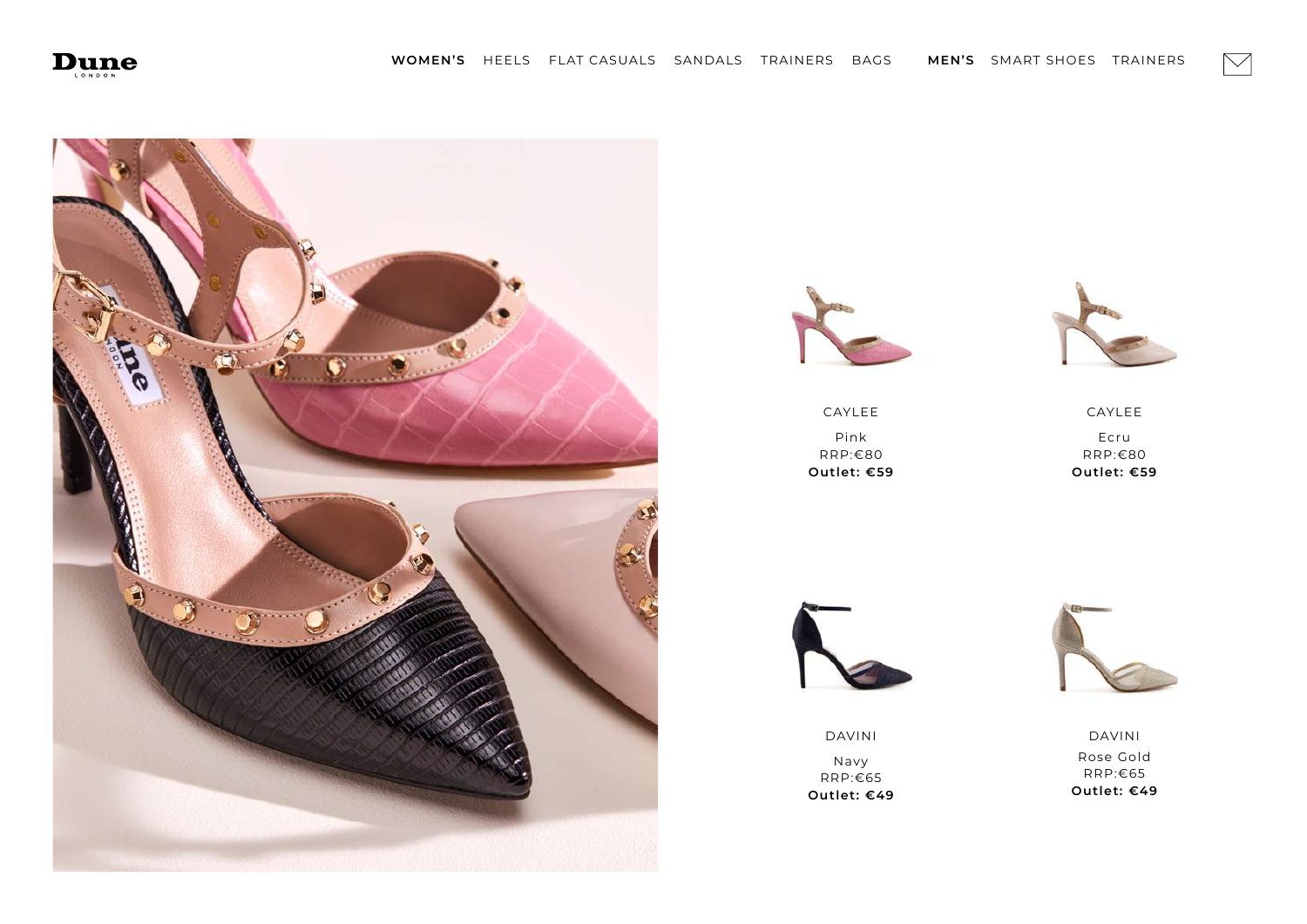



AMINA Pink RRP:€75 **Outlet: €55**



AMINA Camel RRP:€75 **Outlet: €55**



BEETA Pink RRP:€80 **Outlet: €59**



BEETA Rose Gold RRP:€80 **Outlet: €59**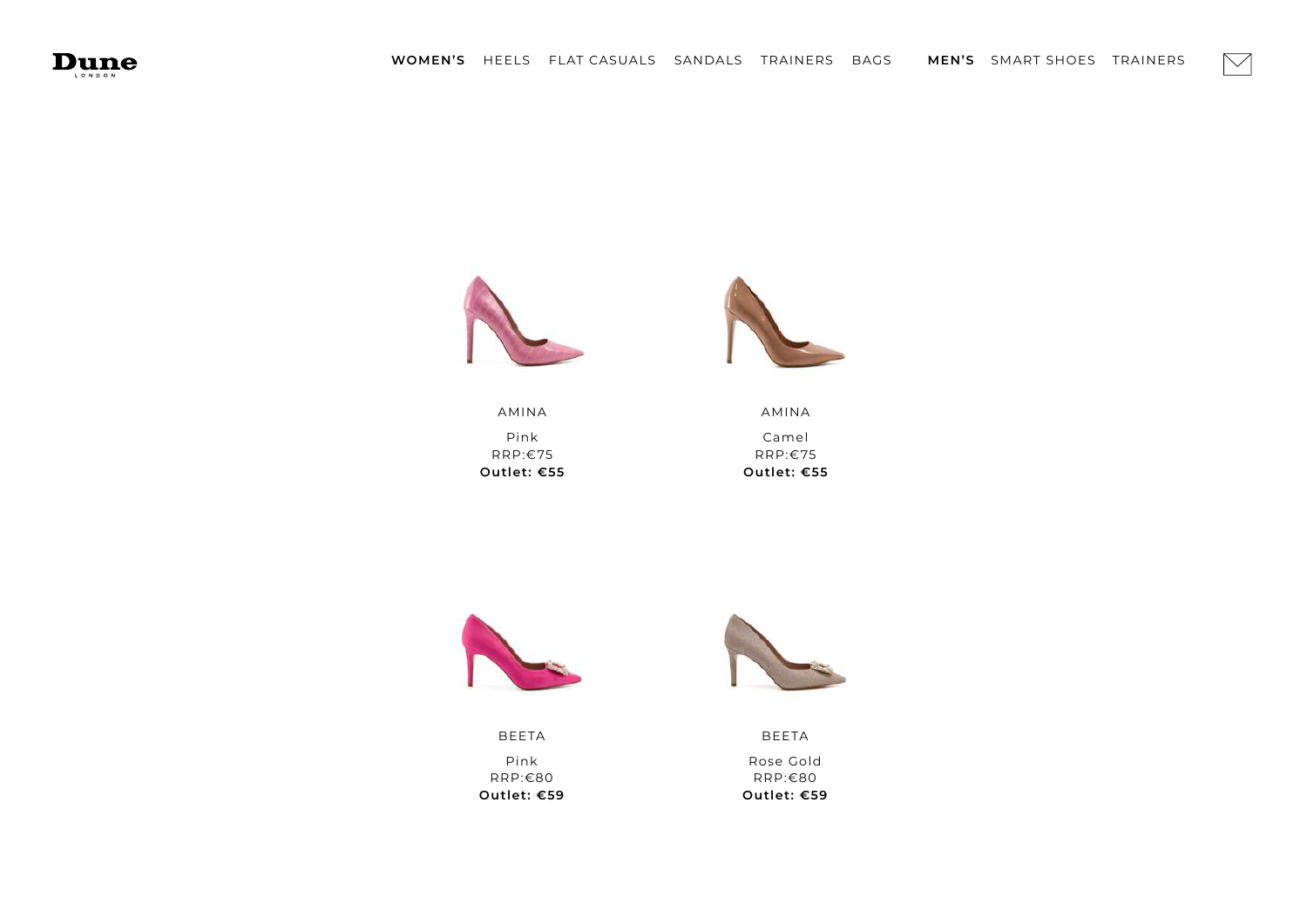



JUANA Multi RRP:€79 **Outlet: €59**



MEYE Black RRP:€66 **Outlet: €49**



 $\boxtimes$ 

MEYE Rose Gold RRP:€66 **Outlet: €49**



MEYE Ecru RRP:€66 **Outlet: €49**



MILA Rose Gold RRP:€65 **Outlet: €49**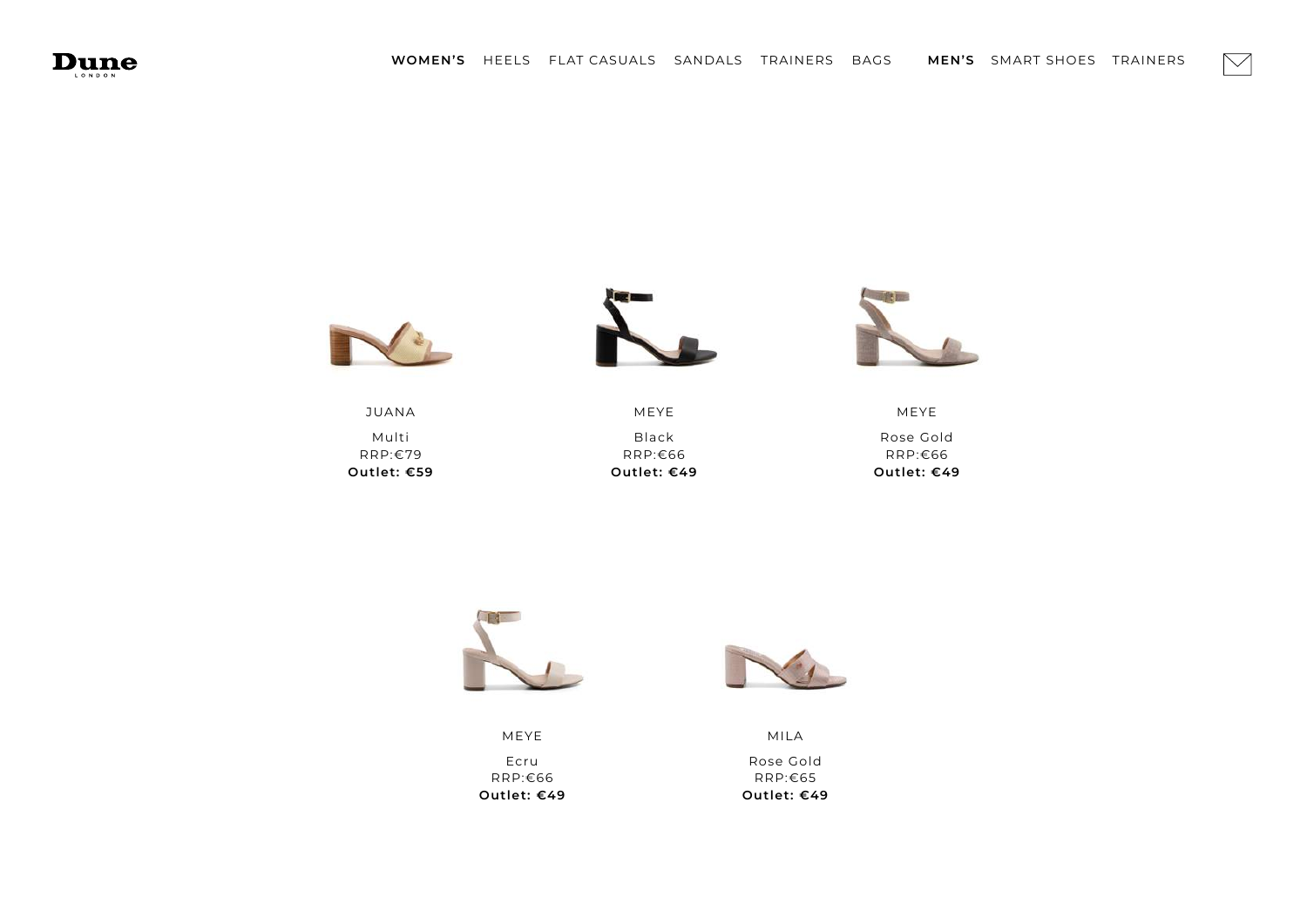<span id="page-6-0"></span>



GAILLS Ecru RRP:€65 **Outlet: €49**



GEENABOW White RRP:€72 **Outlet: €55**



GEENABOW Pink RRP:€72 **Outlet: €55**



 $\bigvee$ 

GEENIES Tan RRP:€50 **Outlet: €37**

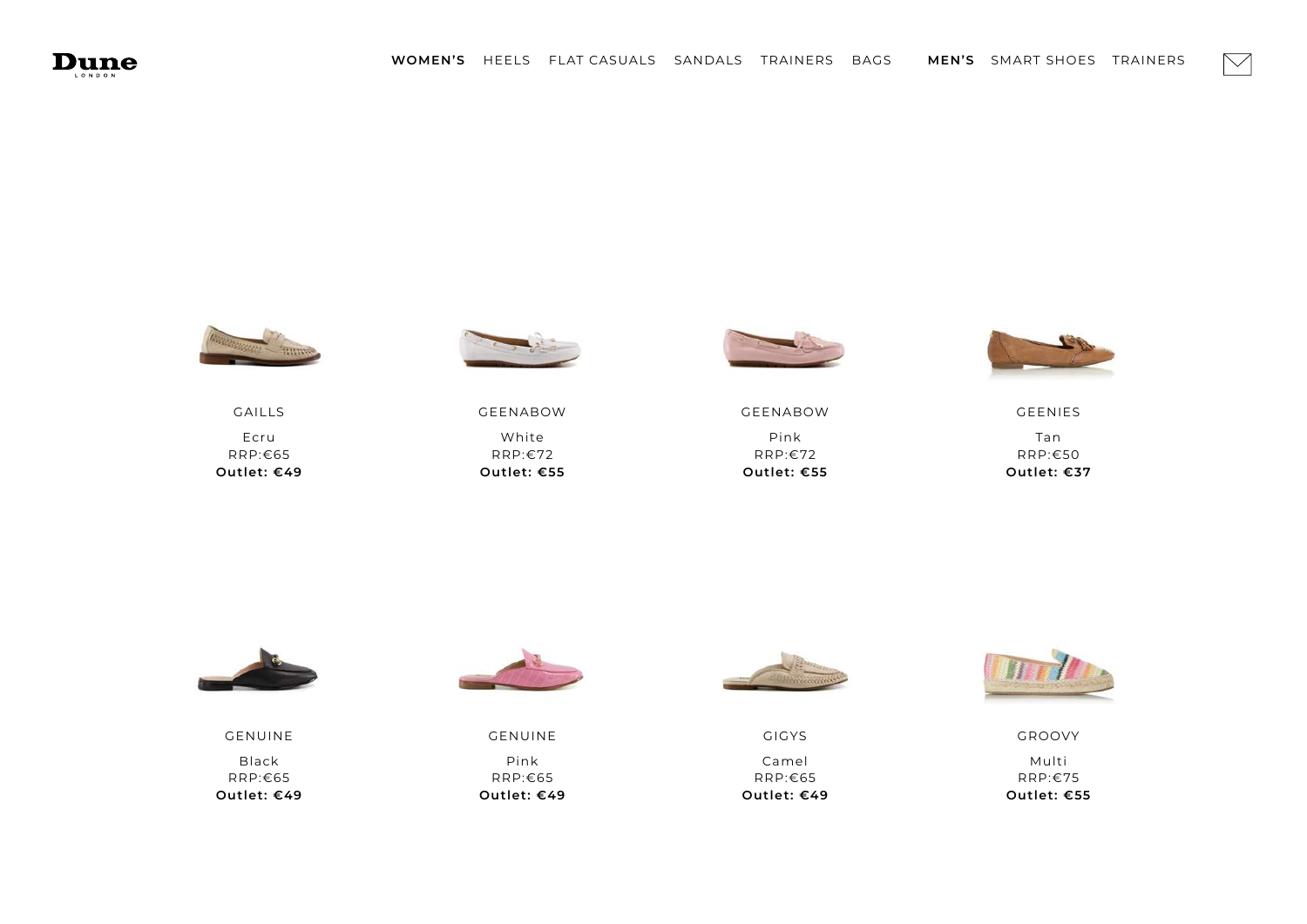

 $\bigtriangledown$ 



GUILTT2 Taupe RRP:€100 **Outlet: €65**



GUILTT2 Camel RRP:€100 **Outlet: €65**



GUILTT2 Ecru RRP:€100 **Outlet: €65**



HARPING Multi RRP:€55 **Outlet: €39**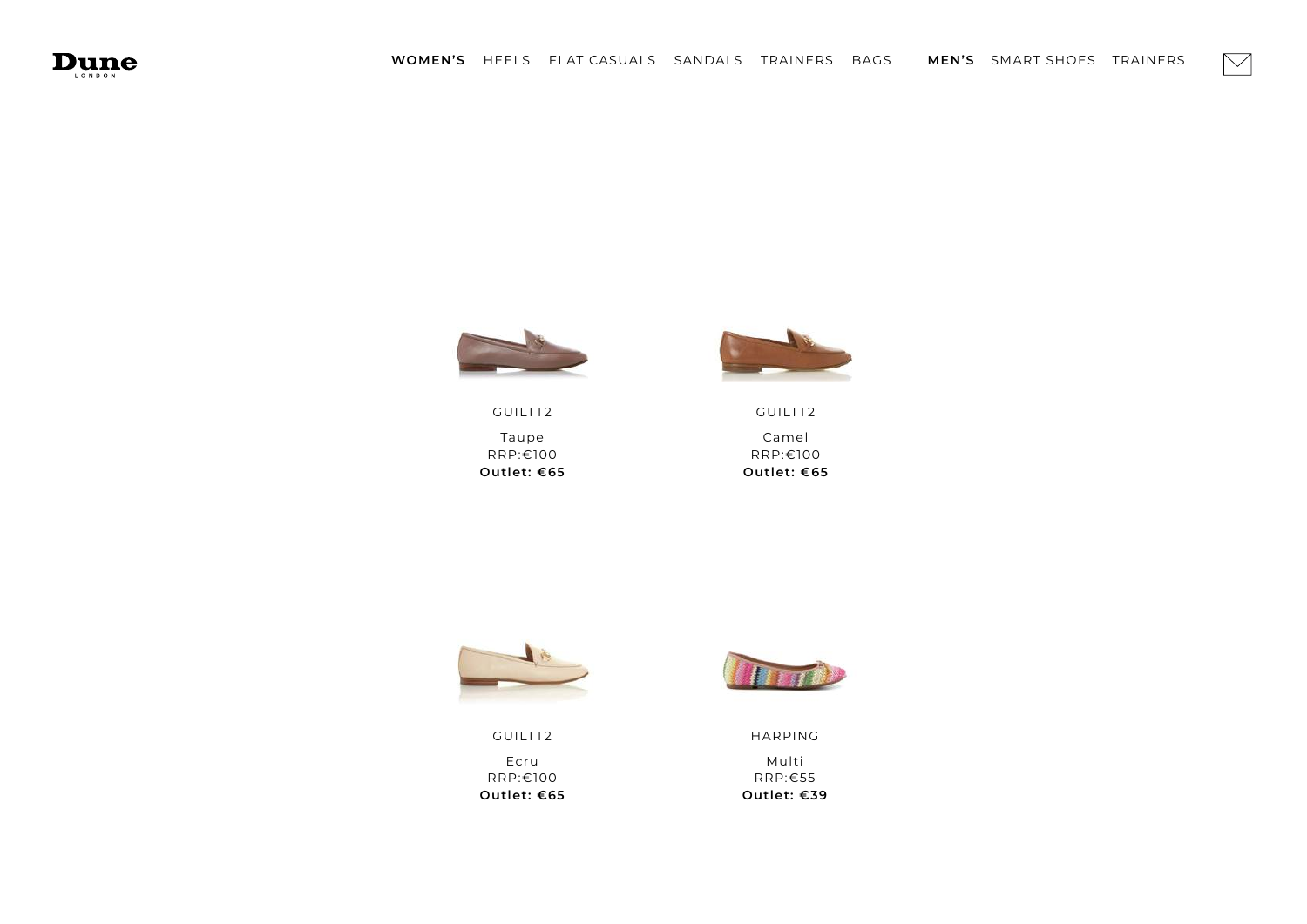<span id="page-8-0"></span>



LAMBA White RRP:€65 **Outlet: €49**





 $\bigvee$ 

LATIMA Black RRP:€52 **Outlet: €39**

LATIMA Gold RRP:€52 **Outlet: €39**



LIBBYS White RRP:€75 **Outlet: €55**



LIBBYS Tan RRP:€75 **Outlet: €55**



LOCKSTOCKK Camel RRP:€72 **Outlet: €55**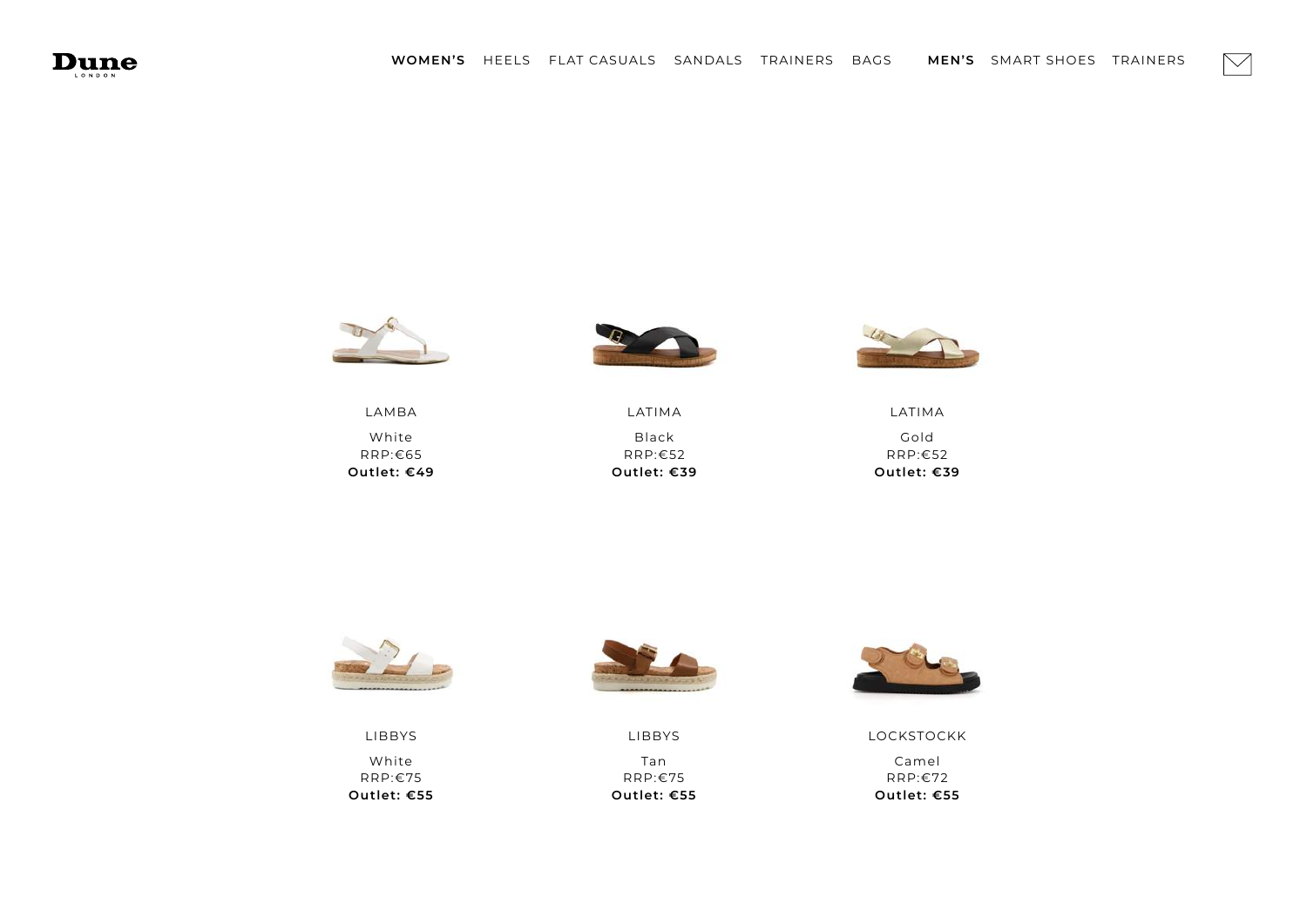







LOOPERS

Orange RRP:€95 **Outlet: €66**

LYRIKAL

Pink RRP:€95 **Outlet: €66** LOOPERS

White RRP:€95 **Outlet: €66**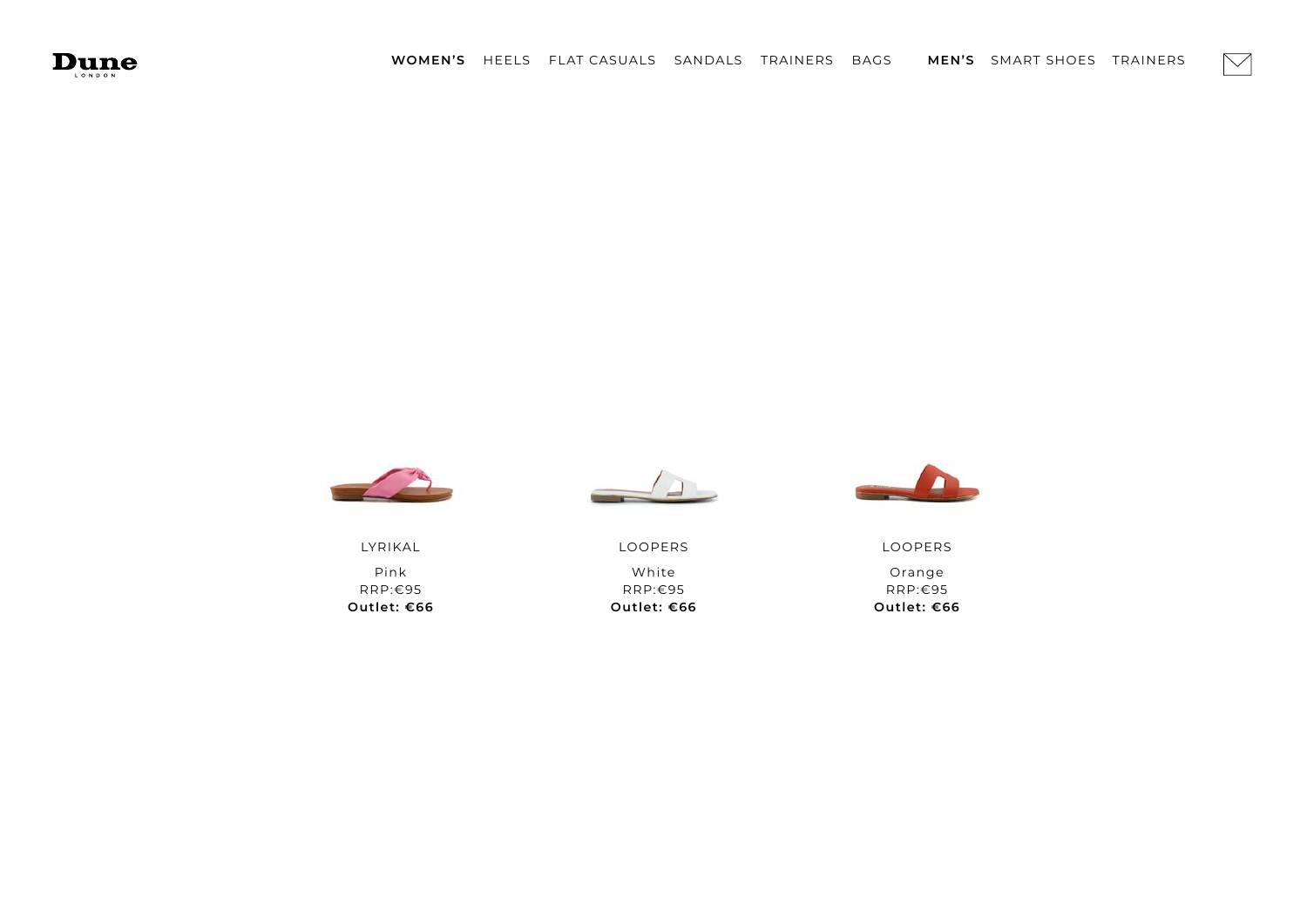<span id="page-10-0"></span>



EDRIS Silver RRP:€27 **Outlet: €20**



**Outlet: €49**



 $\bigtriangledown$ 

EEVEE Taupe RRP:€66 **Outlet: €49**



ELARIA Blush RRP:€105 **Outlet: €75**



ELISSE Black RRP:€45 **Outlet: €58**



ELISSE Pink RRP:€45 **Outlet: €58**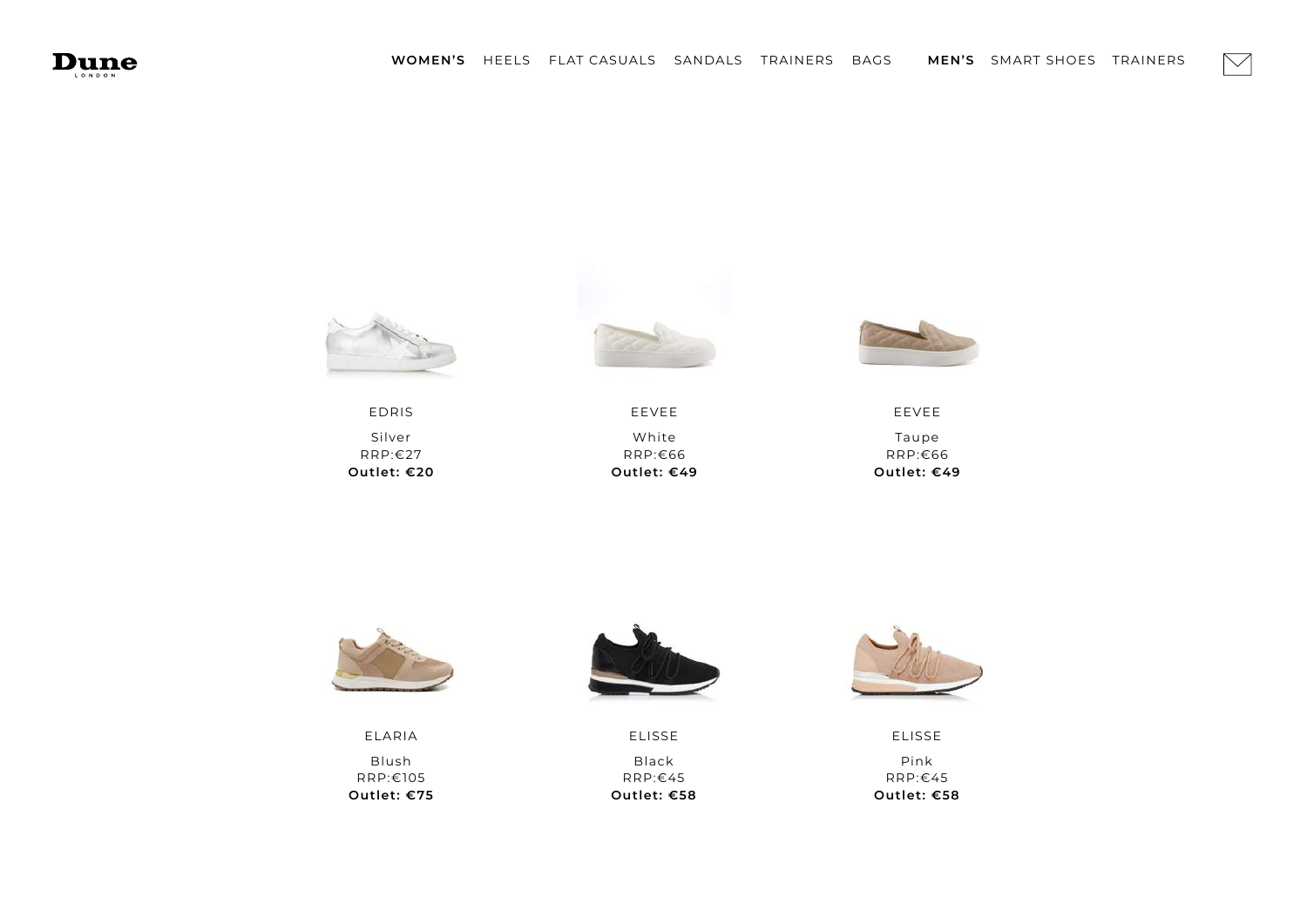



EMBERLY Taupe RRP:€58 **Outlet: €45**



ESPEN White RRP:€65 **Outlet: €49**



 $\bigvee$ 

EUCALYPTUS White RRP:€66 **Outlet: €49**



EVELINE White RRP:€79 **Outlet: €59**



EVELINE Silver RRP:€79 **Outlet: €59**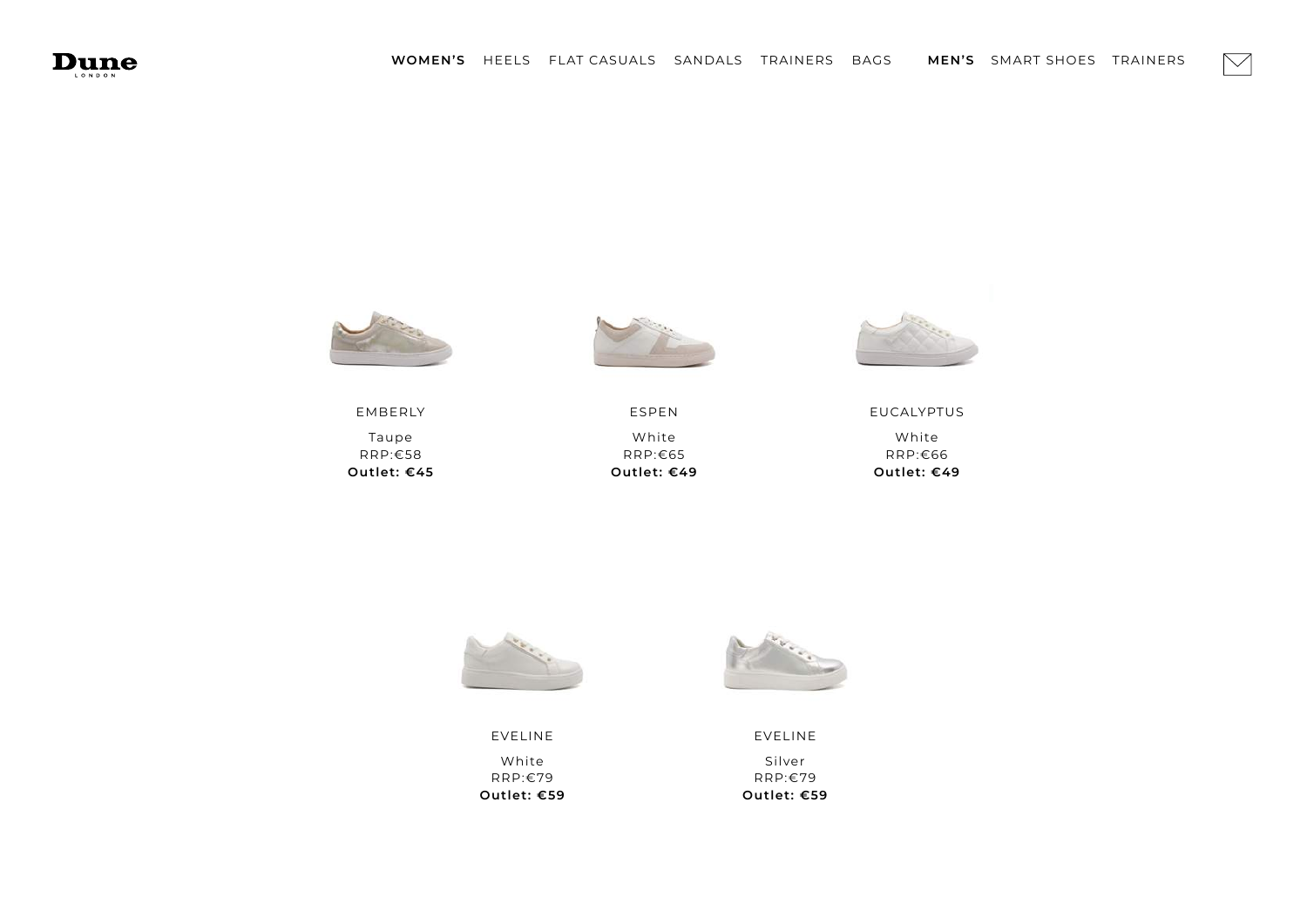<span id="page-12-0"></span>







DARINGO Black RRP:€70 **Outlet: €55**

DARINGO Nude RRP:€70 **Outlet: €55**





DARINGO Grey RRP:€70 **Outlet: €55**

DARINGO Tan RRP:€70 **Outlet: €55**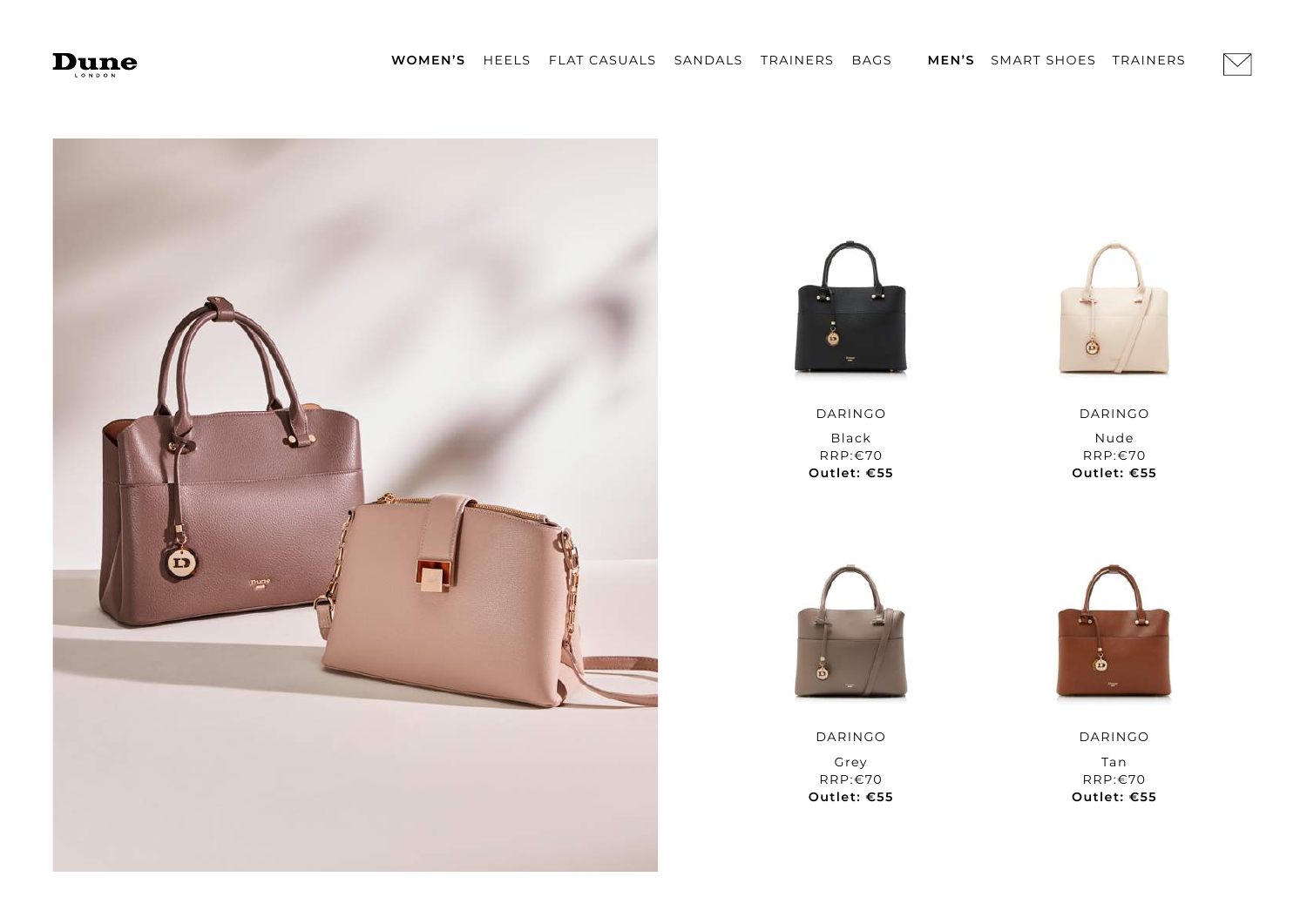



BONDIO Multi RRP:€55 **Outlet: €39**



BRIGHTENED Nude RRP:€66 **Outlet: €49**



BRIGHTENED Gold RRP:€66 **Outlet: €49**



 $\bigvee$ 

BRILLIANTLY Natural RRP:€62 **Outlet: €50**



BRILLIANTLY Pink RRP:€62 **Outlet: €50**



BRILLIANTLY Multi RRP:€62 **Outlet: €50**



DAANDELLO Natural RRP:€70 **Outlet: €55**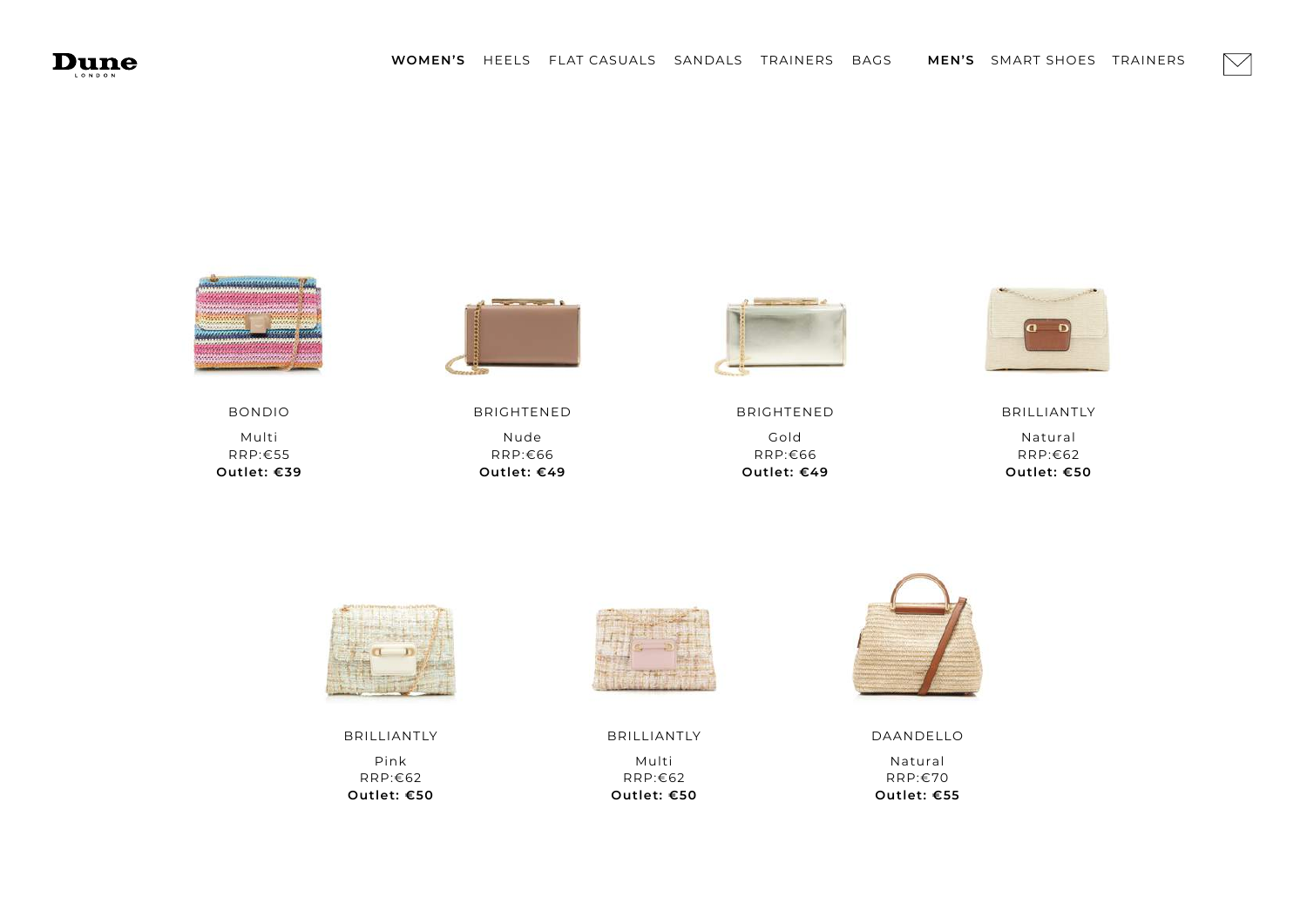



DINKYDARINGO Black RRP:€74 **Outlet: €60**



DINKYDARINGO Orange RRP:€74 **Outlet: €60**



DINKYDARINGO Pink RRP:€74 **Outlet: €60**



 $\bigtriangledown$ 

DIRCLE Blush RRP:€57 **Outlet: €45**



DIRCLE White RRP:€57 **Outlet: €45**



DOMMY Camel RRP:€58 **Outlet: €45**



DOMMY Black RRP:€58 **Outlet: €45**



DOMMY Pink RRP:€58 **Outlet: €45**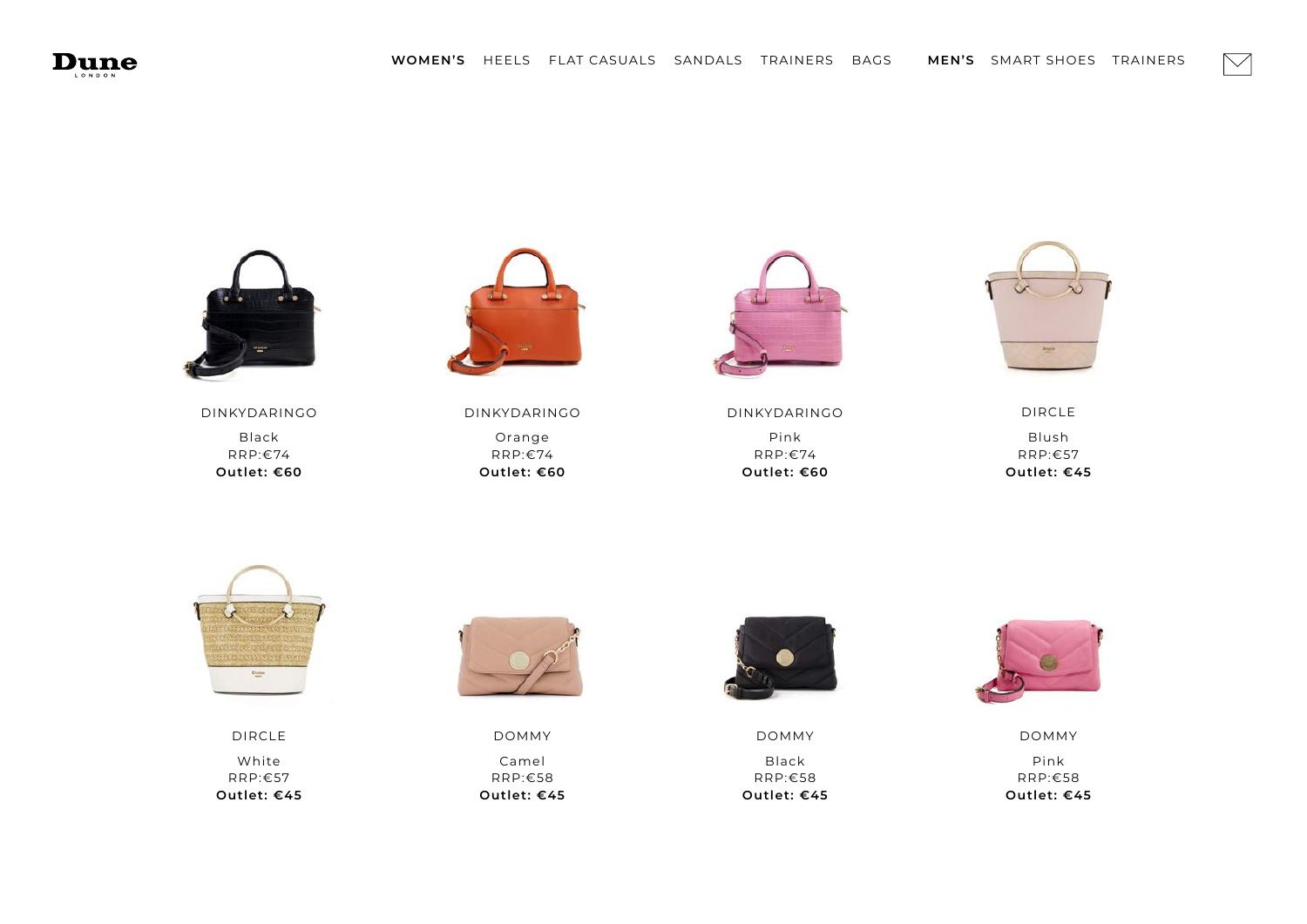



ENVELLO Black RRP:€55 **Outlet: €35**



ENVELLO Nude RRP:€55 **Outlet: €35**



ENVELLO Pink RRP:€55 **Outlet: €35**



 $\bigtriangledown$ 

ENVELLO Orange RRP:€55 **Outlet: €35**



DONNAO Black RRP:€60 **Outlet: €45**



DONNAO Pink RRP:€60 **Outlet: €45**



DONNAO Lime RRP:€60 **Outlet: €45**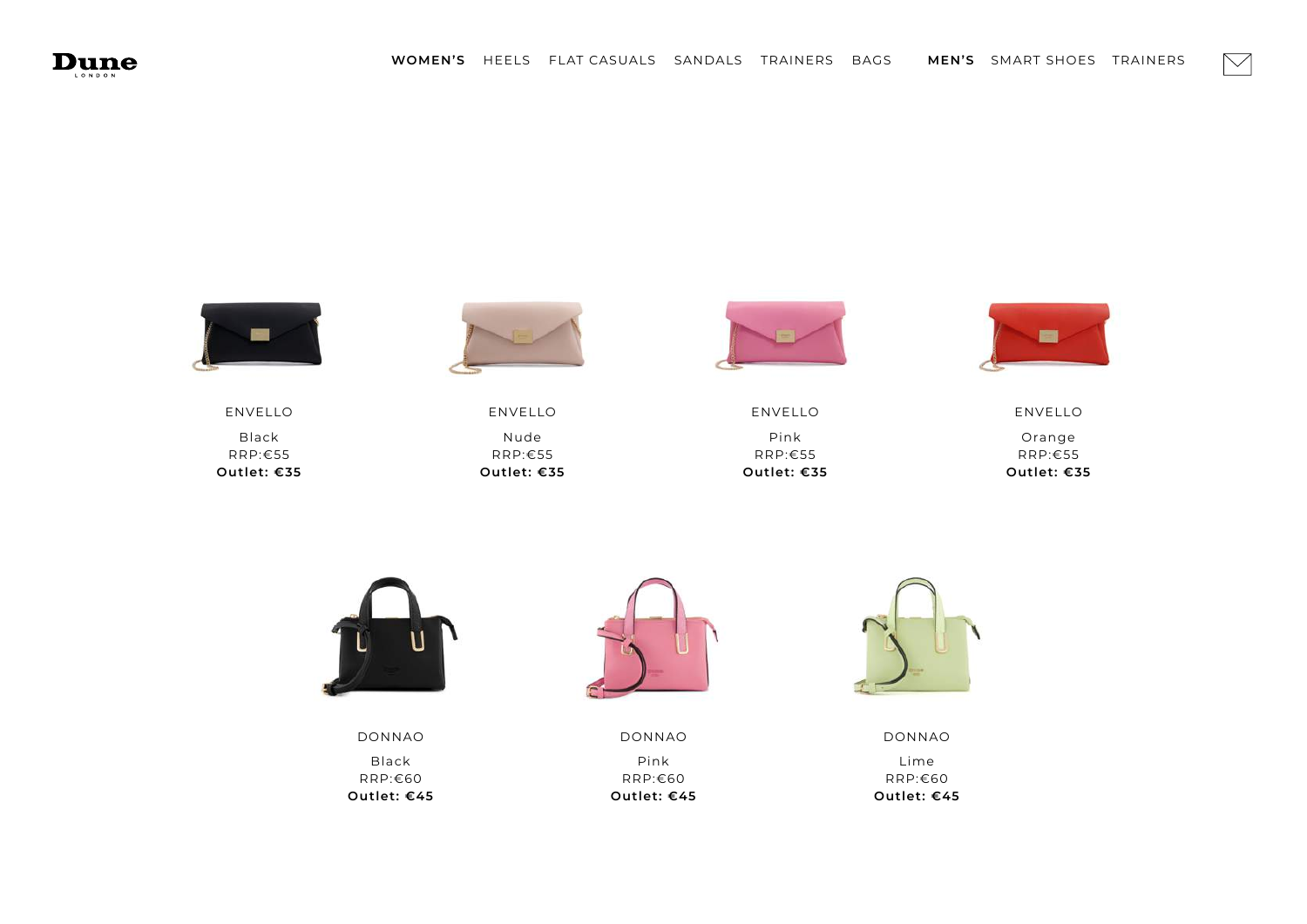## <span id="page-16-0"></span>MENSWEAR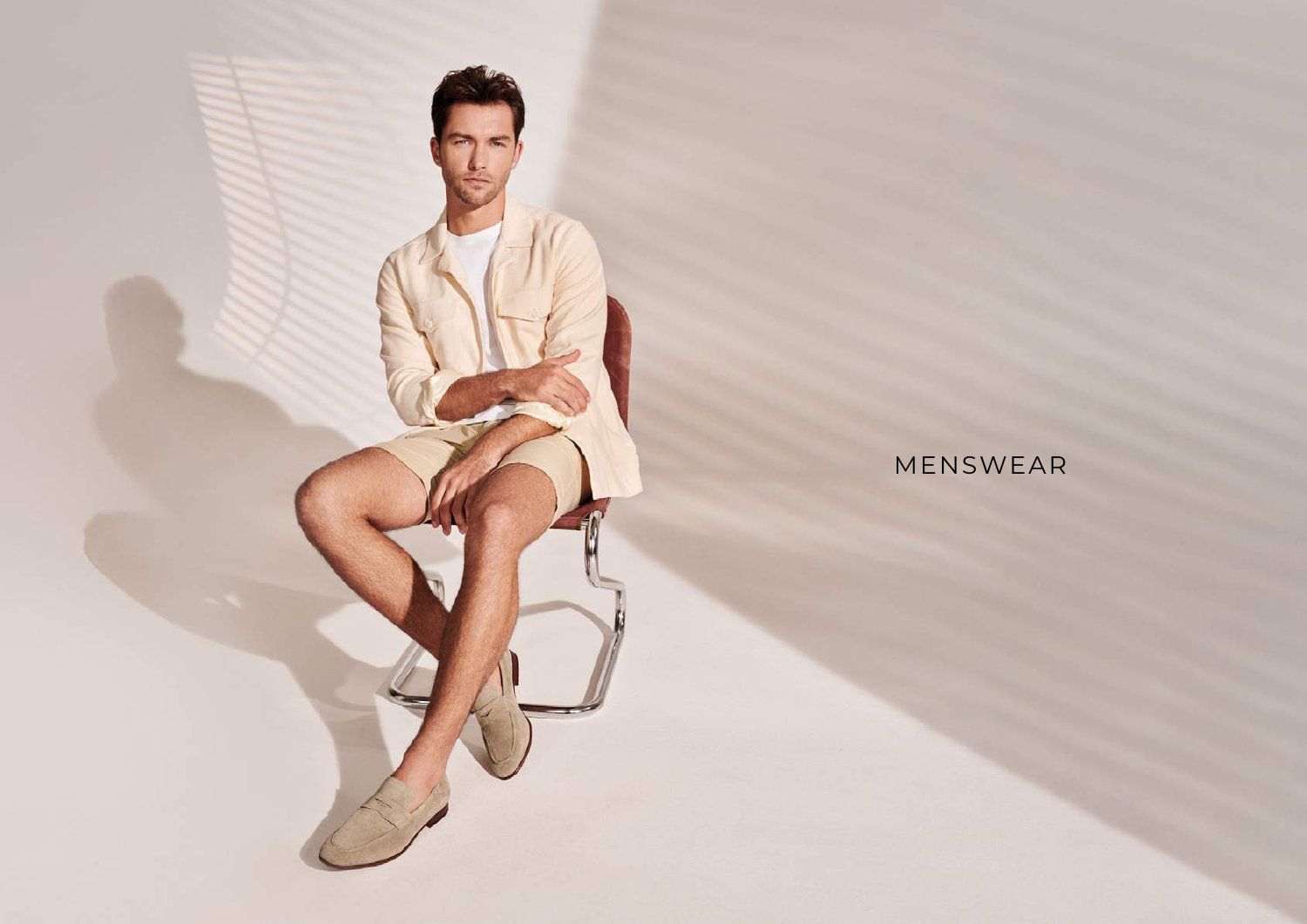<span id="page-17-0"></span>







STAG Black RRP:€98 **Outlet: €75**

STAG Tan RRP:€98 **Outlet: €75**





STORMY Black RRP:€98 **Outlet: €75**

STORMY Tan RRP:€98 **Outlet: €75**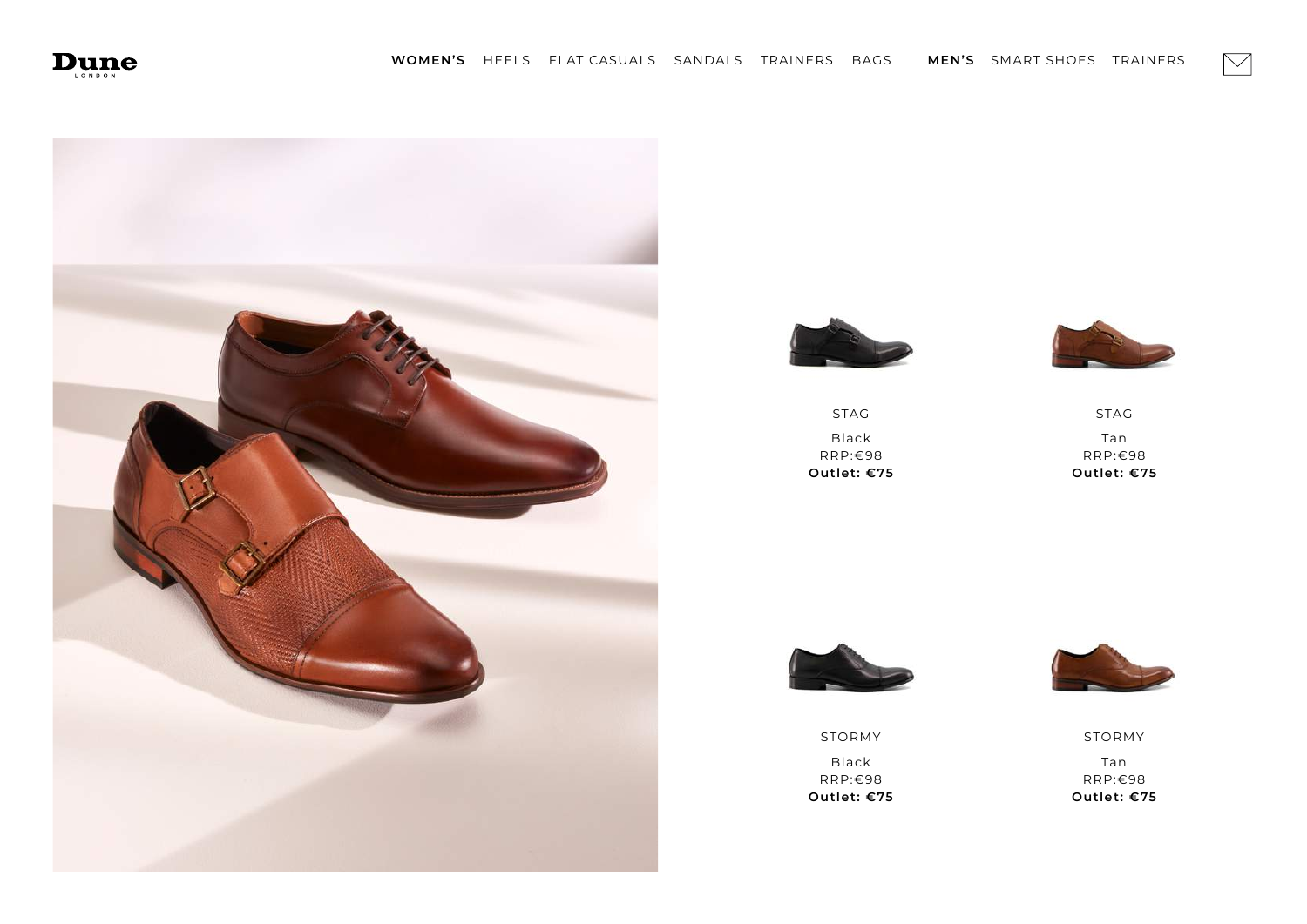



BALI Tan RRP:€80 **Outlet: €59**





BALIDI Brown RRP:€93 **Outlet: €75**



 $\bigtriangledown$ 

BELL Navy RRP:€79 **Outlet: €59**

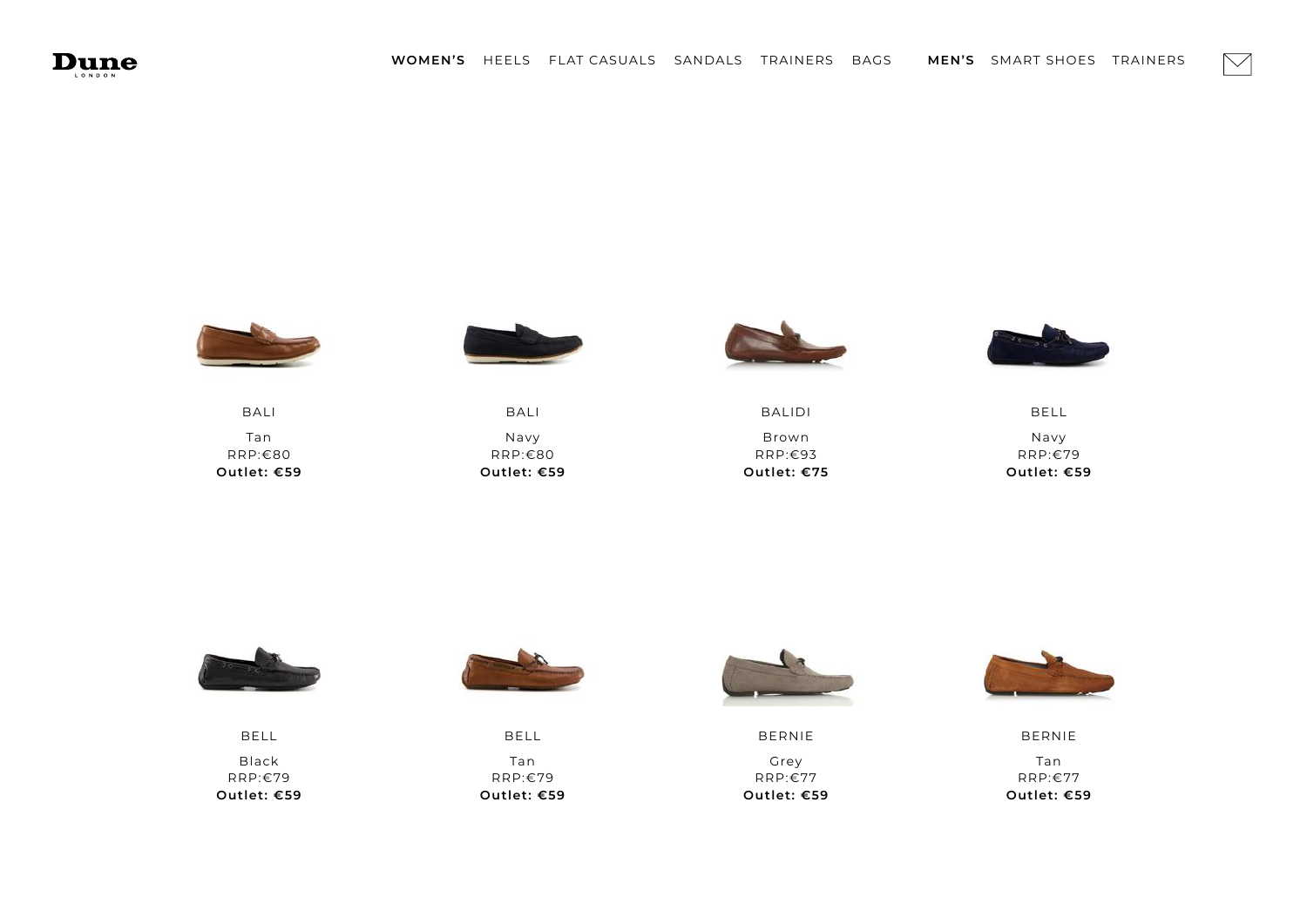



BILLIARD Black RRP:€93 **Outlet: €69**

**Outlet: €40**



BILLIARD Tan RRP:€93 **Outlet: €69**



SADDLE Black RRP:€54 **Outlet: €40**

**Outlet: €69**



 $\bigtriangledown$ 

SADDLE Tan RRP:€54 **Outlet: €40**



**Outlet: €69**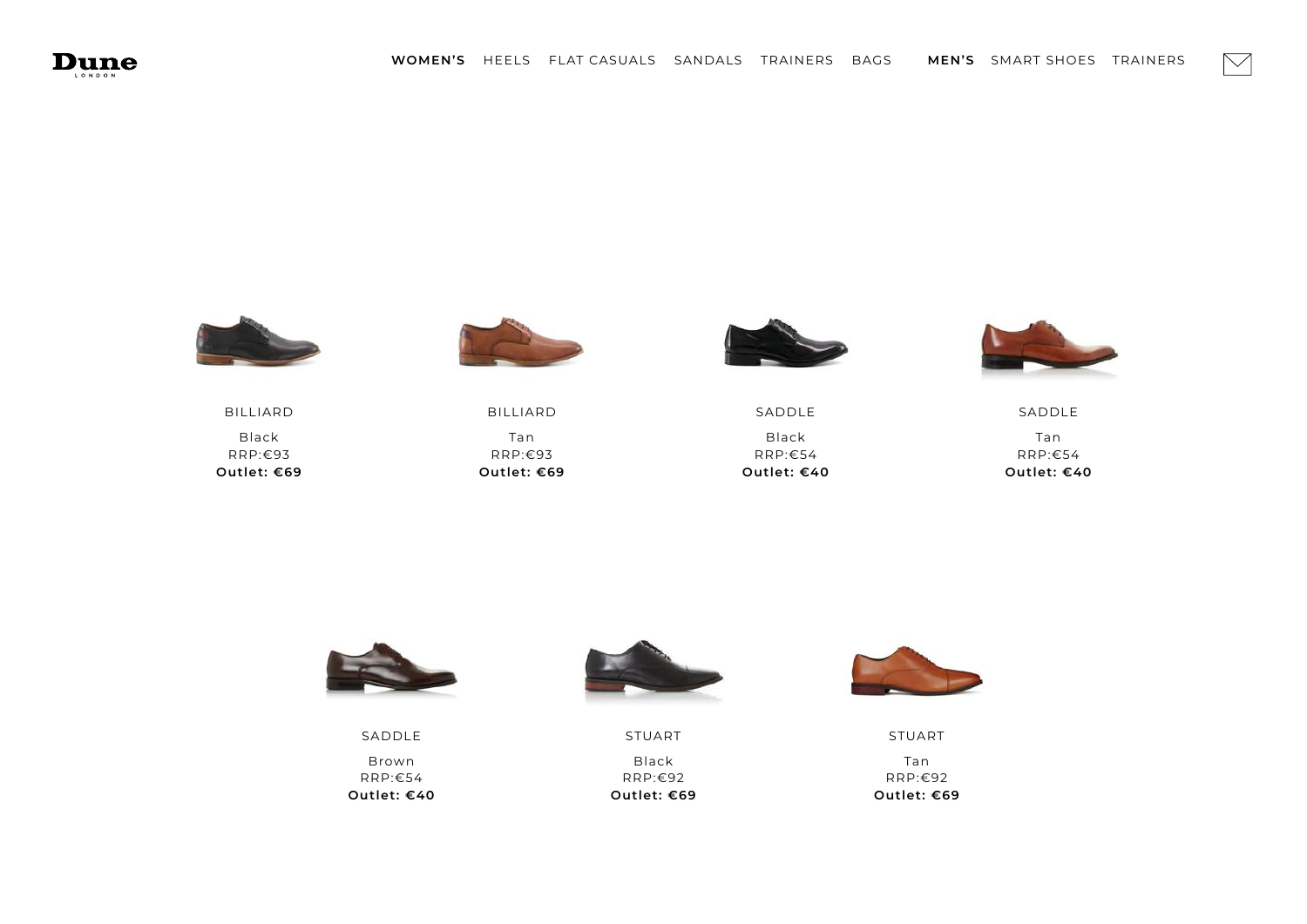<span id="page-20-0"></span>







TORRENT White RRP:€93 **Outlet: €69**

TORRENT Navy RRP:€93 **Outlet: €69**



TORRENT Tan RRP:€93 **Outlet: €69**